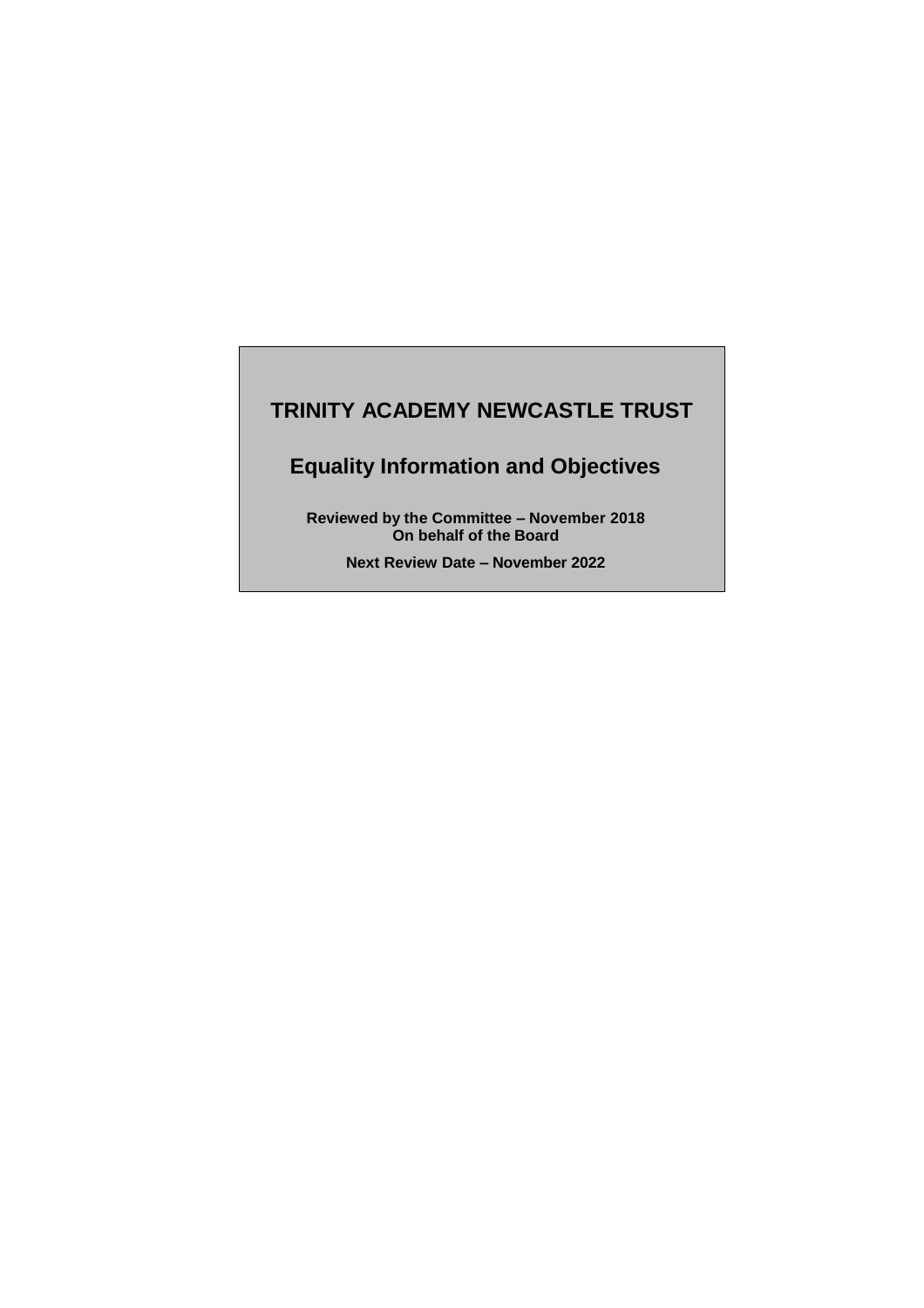## **Contents**

## **1. Aims**

Our Trust aims to meet its obligations under the public sector equality duty by having due regard to the need to:

- Eliminate discrimination and other conduct that is prohibited by the Equality Act 2010
- Advance equality of opportunity between people who share a protected characteristic and people who do not share it
- Foster good relations across all characteristics between people who share a protected characteristic and people who do not share it

# **2. Legislation and guidance**

This document meets the requirements under the following legislation:

- [The Equality Act 2010,](http://www.legislation.gov.uk/ukpga/2010/15/contents) which introduced the public sector equality duty and protects people from discrimination
- [The Equality Act 2010 \(Specific Duties\) Regulations 2011,](http://www.legislation.gov.uk/uksi/2011/2260/contents/made) which require Trusts to publish information to demonstrate how they are complying with the public sector equality duty and to publish equality objectives

This document is also based on Department for Education (DfE) guidance: [The Equality Act 2010](https://www.gov.uk/government/uploads/system/uploads/attachment_data/file/315587/Equality_Act_Advice_Final.pdf) [and schools.](https://www.gov.uk/government/uploads/system/uploads/attachment_data/file/315587/Equality_Act_Advice_Final.pdf) 

This document also complies with our funding agreement and articles of association.

## **3. Roles and responsibilities**

The Board of Directors will:

- Ensure that the equality information and objectives as set out in this statement are published and communicated throughout the Trust, including to staff, learners and parents, and that they are reviewed and updated at least once every four years
- Delegate responsibility for monitoring the achievement of the objectives on a daily basis to the Head of School
- Meet with the designated member of staff for equality every Term, and other relevant staff members, to discuss any issues and how these are being addressed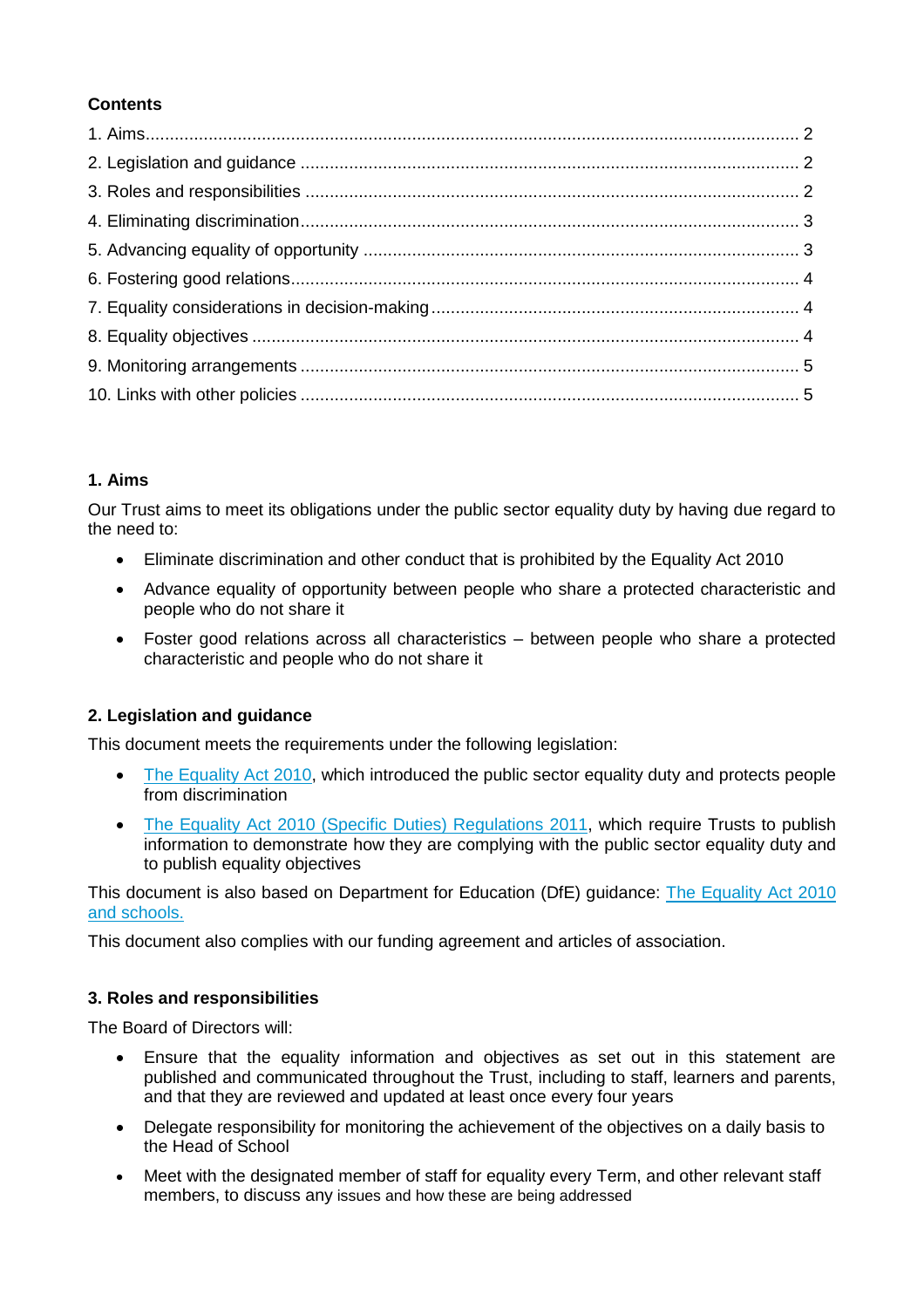- Ensure they're familiar with all relevant legislation and the contents of this document
- Attend appropriate equality and diversity training
- Report back to the Trustees regarding any issues

The Head of School will:

- Promote knowledge and understanding of the equality objectives amongst staff and learners
- Monitor success in achieving the objectives and report back to the Trustees

The designated member of staff for equality will:

- Support the Head of School in promoting knowledge and understanding of the equality objectives amongst staff and learners
- Meet with the equality link Trustee every Term to raise and discuss any issues
- Support the Head of School in identifying any staff training needs, and deliver training as necessary

All Trust staff are expected to have regard to this document and to work to achieve the objectives as set out in section 8.

## **4. Eliminating discrimination**

The Trust is aware of its obligations under the Equality Act 2010 and complies with nondiscrimination provisions.

Where relevant, our policies include reference to the importance of avoiding discrimination and other prohibited conduct.

Staff and Trustees are regularly reminded of their responsibilities under the Equality Act, for example during meetings. Where this has been discussed during a meeting it is recorded in the meeting minutes.

The Trust has a designated member of staff for monitoring equality issues, and an equality link Trustee. They regularly liaise regarding any issues and make senior leaders and Trustees aware of these as appropriate.

# **5. Advancing equality of opportunity**

As set out in the DfE guidance on the Equality Act, the Trust aims to advance equality of opportunity by:

- Removing or minimising disadvantages suffered by people which are connected to a particular characteristic they have (e.g. learners with disabilities, or gay learners who are being subjected to homophobic bullying)
- Taking steps to meet the particular needs of people who have a particular characteristic (e.g. enabling Muslim learners to pray at prescribed times)
- Encouraging people who have a particular characteristic to participate fully in any activities (e.g. encouraging all learners to be involved in the full range of the Trust societies)

In fulfilling this aspect of the duty, the Trust will:

- Publish attainment data each academic year showing how learners with different characteristics are performing
- Analyse the above data to determine strengths and areas for improvement, implement actions in response and publish this information
- Make evidence available identifying improvements for specific groups (e.g. declines in incidents of homophobic or transphobic bullying)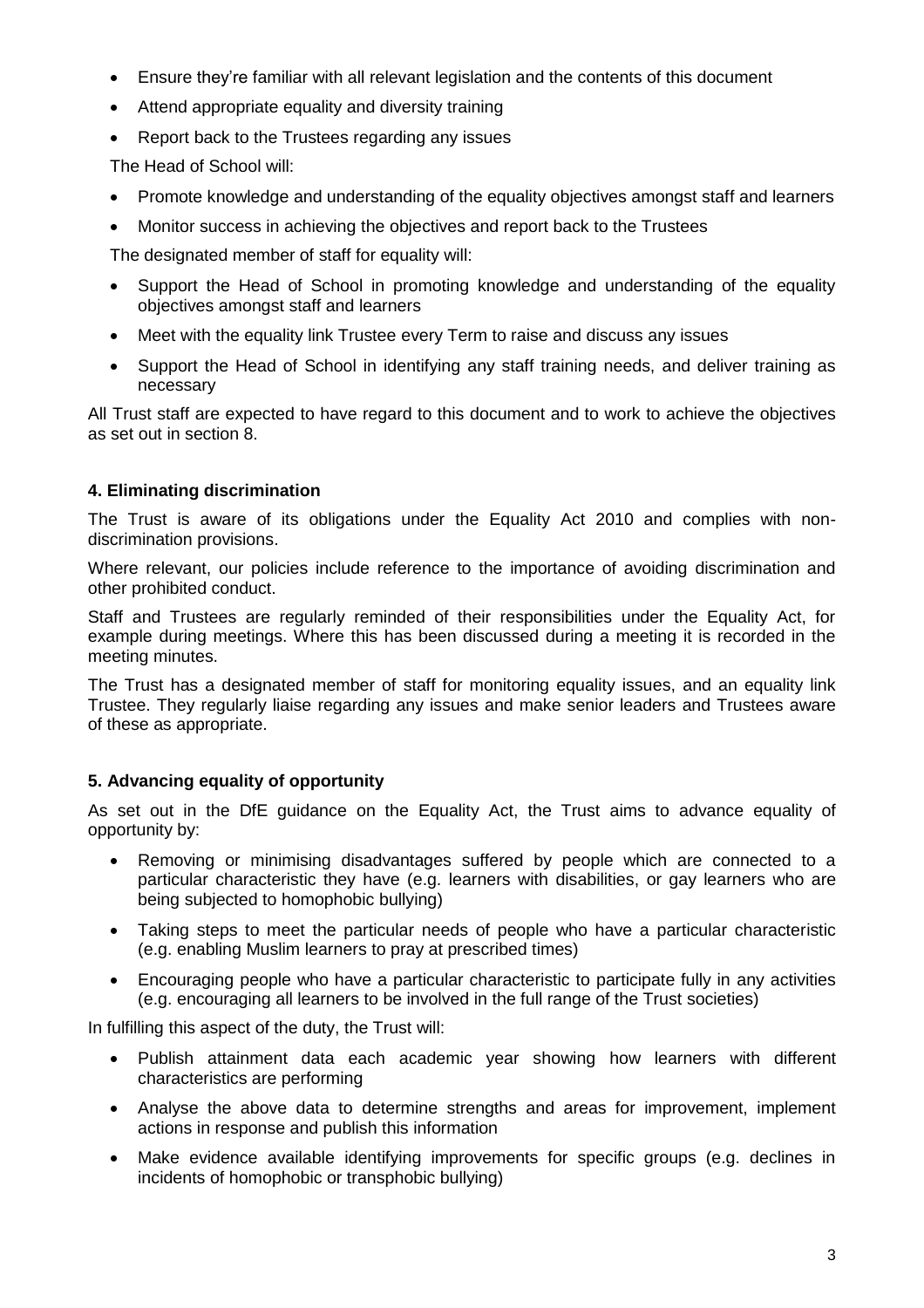Publish further data about any issues associated with particular protected characteristics, identifying any issues which could affect our own learners

## **6. Fostering good relations**

The Trust aims to foster good relations between those who share a protected characteristic and those who do not share it by:

- Promoting tolerance, friendship and understanding of a range of religions and cultures through different aspects of our curriculum. This includes teaching in citizenship and personal, social, health and economic (PSHE) education, but also activities such as parenting, prepare embedded in other curriculum areas. For example, as part of teaching and learning in English/reading, learners will be introduced to literature from a range of cultures
- Holding assemblies dealing with relevant issues and we will also invite external speakers to contribute
- Working with our local community. This includes inviting leaders of local faith groups to speak at assemblies, and organising Trust trips and activities based around the local community
- Encouraging and implementing initiatives to deal with tensions between different groups of learners within the Trust. For example, our learner voice has representatives from different year groups and is formed of learners from a range of backgrounds. All learners are encouraged to participate in the Trust's activities, such as sports clubs.
- We have developed links with people and groups who have specialist knowledge about particular characteristics, which helps inform and develop our approach

#### **7. Equality considerations in decision-making**

The Trust ensures it has due regard to equality considerations whenever significant decisions are made.

The Trust always considers the impact of significant decisions on particular groups. For example, when a Trust trip or activity is being planned, the Trust considers whether the trip:

- Cuts across any religious holidays
- Is accessible to learners with disabilities
- Has equivalent facilities for boys and girls

#### **8. Equality objectives**

#### *Objective 1: • Improve the progress being made by learners with special educational needs*

*• This is being achieved by:*

- An intervention programme for all learners
- The deployment of teaching and learning support practitioners
- The development of an effective staff training programme to improve teaching and learning for learners
- The continued development of Individual Intervention Plans, to ensure students receive the specialised targeted support they need

#### *Objective 2: • Improving the attendance of learners from particular groups*

Why we have chosen this objective: **To continue to improve Key Stage 4 attendance**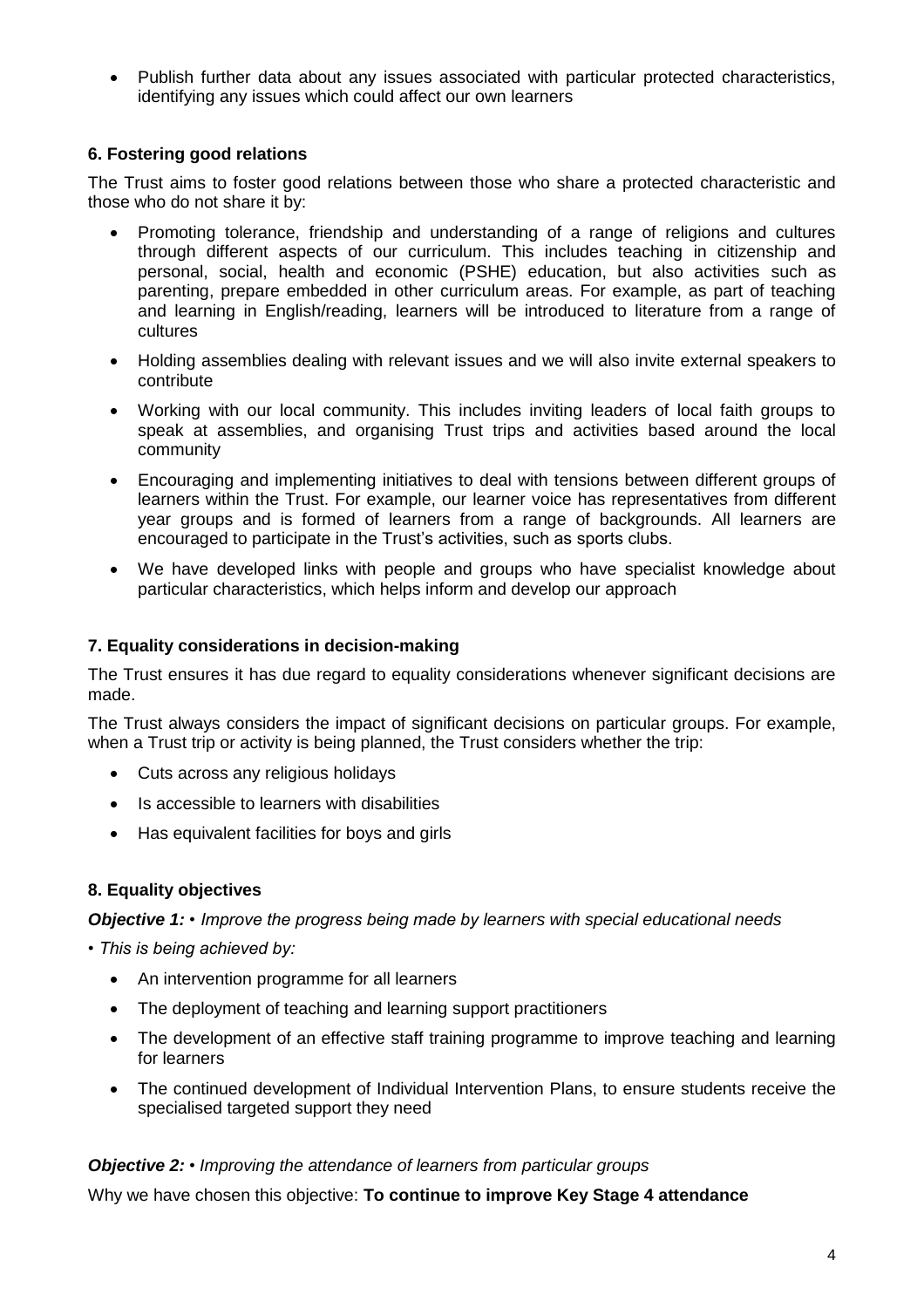To achieve this objective we plan to:

- review our curriculum offer to meet the needs of those learners currently not fully engaging
- further develop our capacity to support learners with their mental health

Progress we are making towards this objective:

#### *We continue to strive to improve our whole Trust attendance, we have both a school improvement compliance plan along with an attendance improvement plan.*

#### *Objective 3: • Reducing prejudice-related bullying and the use of derogatory language*

Why we have chosen this objective: We continue to develop a curriculum that supports all learners to understand, respect and value difference and diversity.

To achieve this objective we plan to:

- Gain the ABQM Silver Award.
- To train staff on how to respond effectively to prejudice-related bullying

Progress we are making towards this objective:

#### *Achievement of the Anti-Bullying Quality Mark (ABQM) Bronze Award*

#### *Objective 4: • Develop a more co-ordinated approach to gathering, analysing and responding to stakeholder data*

*Why we have chosen this objective: Inconsistency in the use of stakeholder data and the reporting of its impact on change and improvement across the Trust*

*To achieve this objective we plan to:*

- *• To co-ordinate the gathering and analysis of stakeholder feedback*
- *Report to Trustees on all stakeholder feedback, action and impact*
- *Build this into our self-evaluation cycle*

*Progress we are making towards this objective:*

 *Stakeholder feedback from both learners and parents informed the recent curriculum review* 

#### **9. Monitoring arrangements**

The Heads of School will update the equality information we publish, described in sections 4-7 above, at least every year.

This document will be reviewed by Head of School Business at least every 4 years.

This document will be approved by Education and Curriculum Committee.

#### **10. Links with other policies**

This document links to the following policies:

- Accessibility plan
- Risk assessment